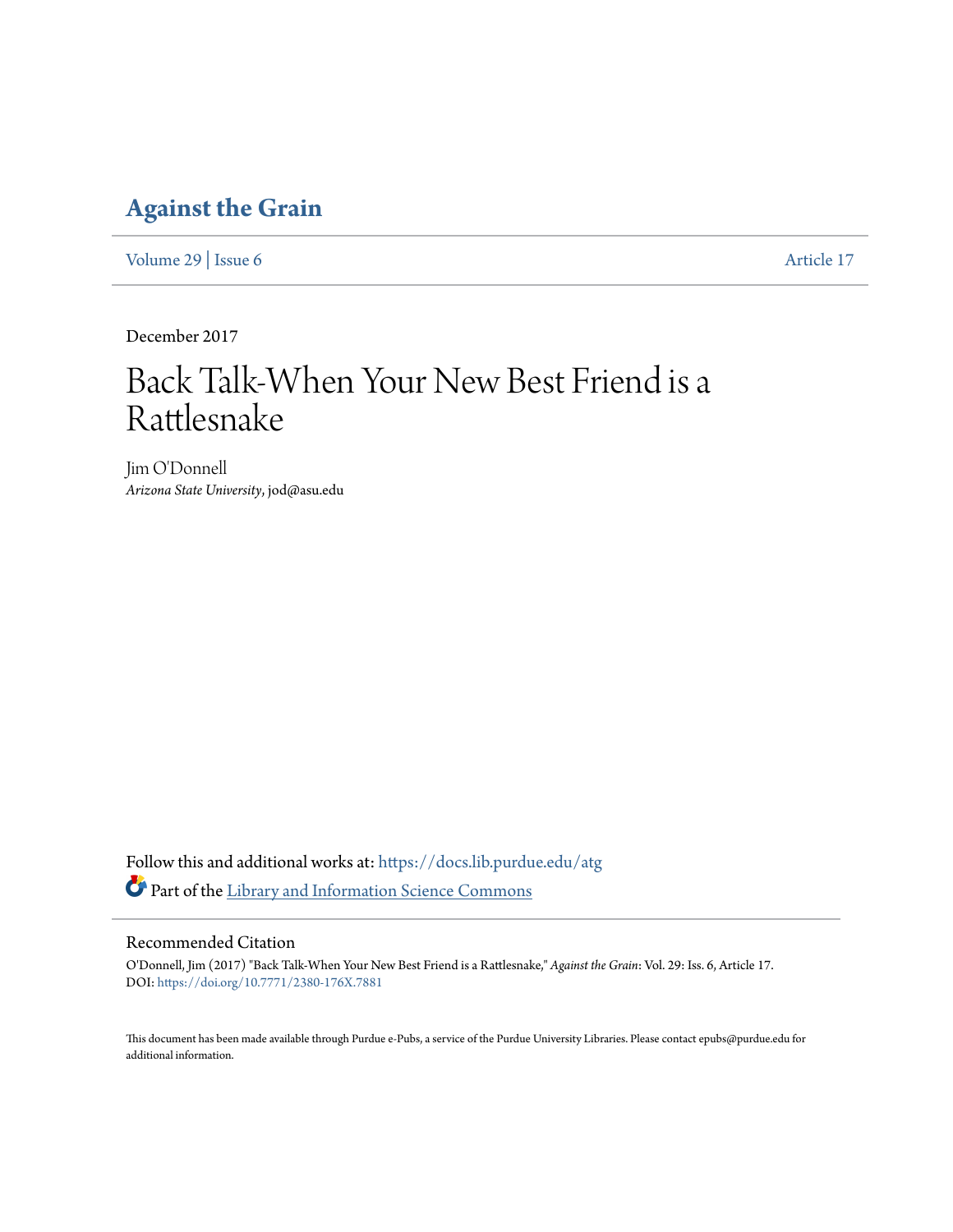## Back Talk — When Your New Best Friend is a Rattlesnake

#### Column Editor: **Jim O'Donnell** (University Librarian, Arizona State University) <jod@asu.edu>

I t looks like we're the dog who caught the car. When that happens it makes you wonder if you have dental insurance.

What's happened is that we've been given the provisional go-ahead to do a major renovation of our signature 1966 **Hayden Library**  tower at **ASU** over the next two years. There's still process to go through to make sure all the dollars are in place, but the preparations have been ramping up, at first gradually, and now dramatically.

The stages are all predictable enough: vision/strategy, meetings with senior leaders, preliminary approval to hire architects, then hire architects, do the work to prepare to work with them, work with them in endless iterations, and get — about now, after almost two years work — to where serious drawings are being prepared for actual construction. Meanwhile, start planning swing space, logistics, and any associated small construction projects.

And then there comes the day when things start moving. In our case, the first move was the overlarge admin suite, now downsized and housed quite comfortably three blocks away in our large science library. (This means I go back and forth on hot days through our life science buildings — to get a quick air conditioning bath — between the two and always stop to see Hector, the five-foot long albino diamondback rattlesnake, his daughter Lucy, and their fellow reptiles in ASU's famous hall of snakes.) Then moving the books: at first a dribble, and then suddenly there were moving trucks pulling up to the loading dock and book carts rolling, rolling, rolling, like the wagons in the theme song of Rawhide. (A small lesson we learned from that move: if ever a domestic move made you furious at the quality of the movers and the work they did, it's interesting to see what happens when the big moving company sends a team to work for its largest customer. It turns out they really do employ an A team of movers who are very smart, very careful, and *very* hard working. These folks have been just a pleasure to watch. Why, they were as careful with *my* books as I would be.)

When architects are in the vicinity, it's easy to get caught up in the pleasures of design and to lose track of what's most important. There's an old joke that the sign a major corporation is about to be in trouble is that it's just opened a new headquarters building, one with an atrium. The CEO's been spending too much time, the argument goes, looking at floor plans, paint samples, and fabric swatches. We knew we had to spend at least as much time working with our staff on their temporary and permanent locations spread out across a fifty-mile

long swath of Arizona cityscape, and then work with campus officials to find alternative working space for our students often more than 10,000 a day — who depend on us for their academic success.

How does the CEO — in this case the University Librarian — keep focused on what's really important? I have three suggestions.

1. The first and last most important thing about

| <b>ADVERTISERS' INDEX</b>                                                                                                               |                                             |    |                                     |    |                                   |
|-----------------------------------------------------------------------------------------------------------------------------------------|---------------------------------------------|----|-------------------------------------|----|-----------------------------------|
| 25                                                                                                                                      | <b>ACCESSIBLE ARCHIVES</b>                  | 15 | <b>COLD SPRING HARROR LAR PRESS</b> | 19 | <b>OXFORD UNIVERSITY PRESS</b>    |
| 21                                                                                                                                      | <b>ALEXANDER STREET, A PROQUEST COMPANY</b> | 7  | <b>COPYRIGHT CLEARANCE CENTER</b>   | 37 | <b>OXFORD UNIVERSITY PRESS</b>    |
| $\overline{2}$                                                                                                                          | <b>AMERICAN CHEMICAL SOCIETY</b>            | 49 | <b>EMFRY-PRATT</b>                  | 17 | <b>PARATEXT</b>                   |
| 43                                                                                                                                      | <b>AMERICAN PHARMACISTS ASSOCIATION</b>     | 3  | <b>GOBI LIBRARY SOLUTIONS</b>       | 11 | <b>PROJECT MUSE</b>               |
| 5                                                                                                                                       | <b>ATG</b>                                  | 13 | <b>IGI GLOBAL</b>                   | 31 | <b>SPIE DIGITAL LIBRARY</b>       |
| 73                                                                                                                                      | <b>THE CHARLESTON ADVISOR</b>               | 55 | <b>MCFARLAND</b>                    | 95 | <b>SPRINGER</b>                   |
| 8                                                                                                                                       | <b>THE CHARLESTON REPORT</b>                | 96 | <b>MIDWEST LIBRARY SERVICE</b>      | 9  | <b>TAYLOR &amp; FRANCIS GROUP</b> |
| For Advertising Information Contact: Toni Nix, Ads Manager,<br>$\le$ iustwrite@lowcountry.com>. Phone: 843-835-8604. Fax: 843-835-5892. |                                             |    |                                     |    |                                   |



any organization is its people. My first library as a little kid was a Quonset hut on an army post

in the desert, and it did the job just fine because the staff were good— and behind them were leaders who thought that a good little library was an important way of offering lonely soldiers a mix of recreation and ambition that didn't require a lot of cleaning crews on Monday morning or produce a casualty list. With the best people in a tumbledown old building, one can do great things. A shining temple of librarianship staffed by bored and discouraged people scarcely deserves the name of library.

That means that leaders have to stay focused on using the renovation moment as an opportunity for staff development. Why spend the money on a building without also remaking service models, focusing ambitions, and giving people reason to believe that the new building won't be just shinier, but it will be a place where staff have better, more interesting jobs and more opportunity to make a difference for the users.

2. The building isn't for the staff, though, it's for the users. I've acquired a fairly well-justified reputation on our project as the guy who's obsessed about bathrooms. A university library building succeeds when it's the *de facto* office and home away from home for all the students who pass through it. (Faculty have other spaces and other relationships with the library building. It's students who really *need* the space.) The student user should always feel comfortable, welcome, and safe in a library building, able to stay there as long as they need to in order to focus on their tasks and get them done well. Shabby bathrooms with unemptied trash cans and liquids of any kind where they shouldn't be certainly make me think there's someplace else I'd rather be. Getting the bathrooms right is hard (it's too easy to value engineer that part of the project to save money), but if you get them right, you'll probably also have been thinking about all the rest of the user facilities: the furniture, the lighting, the visual buildingscape, and even the microwave in which students can zap a cup of ramen noodles at 2 a.m. and refuel themselves cheaply and easily.

3. What are the hardest things to do well in your library? Everyone will have different answers to that question, but it should be easy enough to make a list of three or four longterm headaches. A big facilities project is an opportunity to solve some of those problems and to improve others appreciably. That means focus on what staff and users *do* in the building, making the doing easier and more pleasant by creating spaces that are more conducive to the best work all can do.



*continued on page 93*